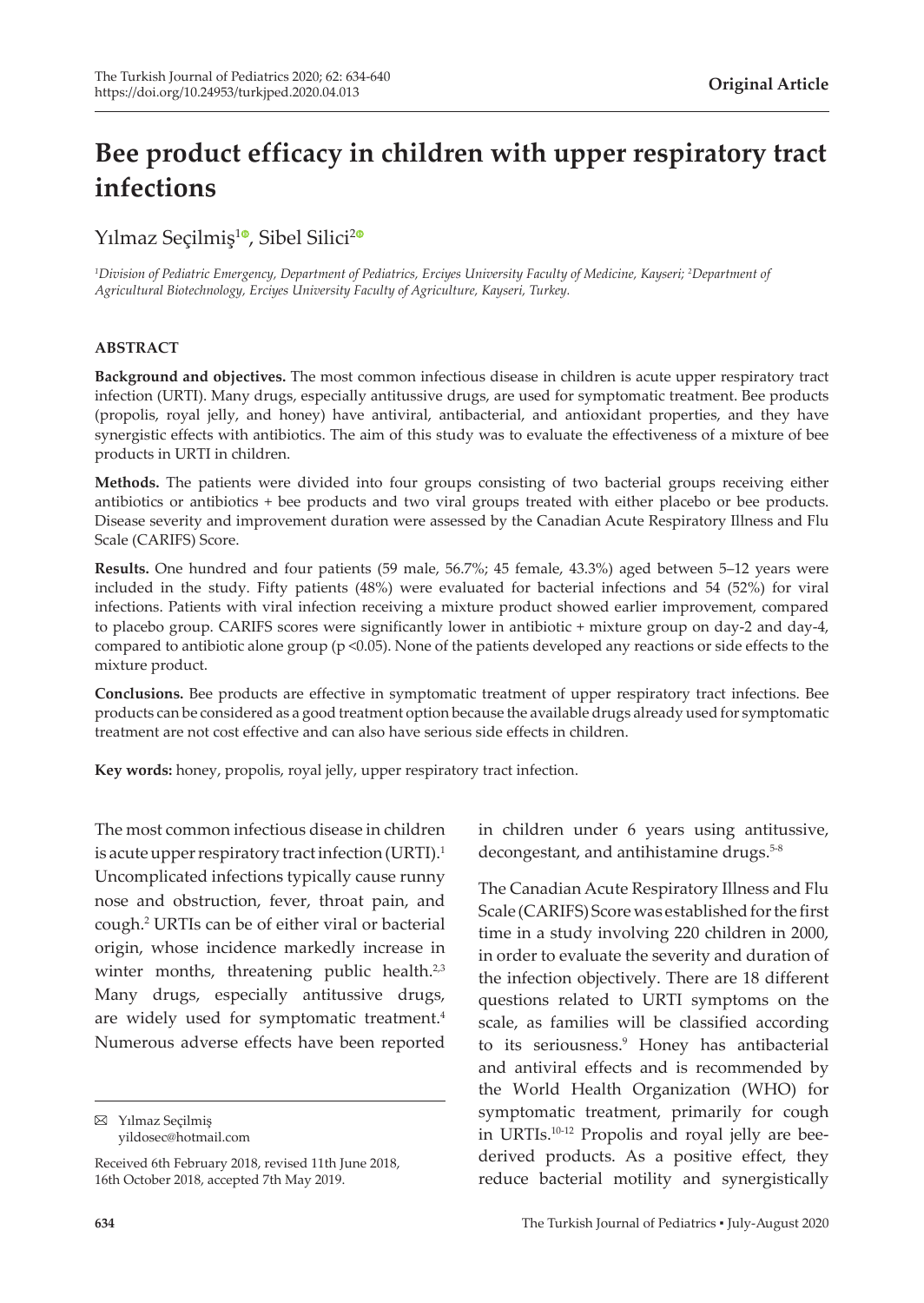increase antioxidant activity with their honey component.13,14 There are studies in children using honey or propolis together or separately for URTIs.15-18

The aim of this study was to determine the effectiveness of a mixture of bee products (honey, royal jelly, propolis), as they are inexpensive (the price of the product is about one dollar), reliable, and have been used for many years for both symptoms and infection progression in URTI-infected children. To the best of our knowledge, it is the first study in which three different products were used, so that viral and bacterial infections could be evaluated separately.

#### **Material and Methods**

The study was performed prospectively. A randomized, double-blind, placebo-controlled trial procedure was used, which included two hundred patients aged 5-12 years who were diagnosed with viral and bacterial tonsillopharyngitis at Erciyes University Mustafa Eraslan-Fevzi Mercan Children's Hospital and had complaints such as fever, sore throat and a cough, during the period from 1 October 2015 to 29 February 2016. Group selection was done completely randomly by computer assignment. The computer program randomly decided a patient's allocation into one of the groups.

Fifty patients were included in four groups of volunteers of similar age range and gender. The placebo group (control) received starch and brown sugar in equal amounts with a mixture of bee products, which was prepared by a commercial company. Ninety-six patients who did not return the case form, who did not attend the control examination, who missed the case form, who did not use appropriate treatment were excluded from the study. Of the remaining 104 patients, 59 (56.7%) were male and 45 (43.3%) were female. Eleven (11.4%) patients were 5 years old, 8 (8.3%) were 6 years

old, 14 (14.6%) were 7 years old, 16 (16.6%) were 8 years old, 14 (14.6%) were 10 years old, 12 (12.5%) were 11 years old, and 11 (11.4%) were 12 years old. The products given to all patients were numbered and given in boxes of ten. For this reason, neither the doctor nor patient knew what product was used. Informed consent was received from all families.

#### *Clinical findings and follow-up*

At the time of admission, a detailed medical and allergy history of each patient was taken; it included school absenteeism, history of allergy, the number of illnesses per year, smoking at home, parents' school degrees and ages, and the number of siblings. We recorded the physical examination findings (including height and weight) and filled out the case form.

We delineated the clinical findings of each case, with CARIFS score tables (for 10 days) given to each set of parents who were included in the study. In this scoring, parents were asked to fill out these forms by asking 18 questions that included presence of a sore throat, muscular pain, fever, cough, nasal congestion or runny nose, headache, poor appetite, insomnia, irritable, unwellness, tiredness, excessive crying, need for extra care, clingy, vomiting, uninterested, lack of willingness to sleep and unamenable to play. When the complaints began, we also asked whether the child received any medication before treatment, and if any side effects occurred during that time. The doctor was seen on the first day and the fever was recorded. The answers to each question (no problem=0, little problem=1, medium problem=2, and large problem=3) were considered.

## *Laboratory tests*

Five ml blood samples were taken from all subjects: C-reactive protein (CRP), a complete blood count (CBC), and erythrocyte sedimentation rate (ESR) were studied. The tests were carried out at Erciyes University Mustafa Gündoğdu Central Laboratory.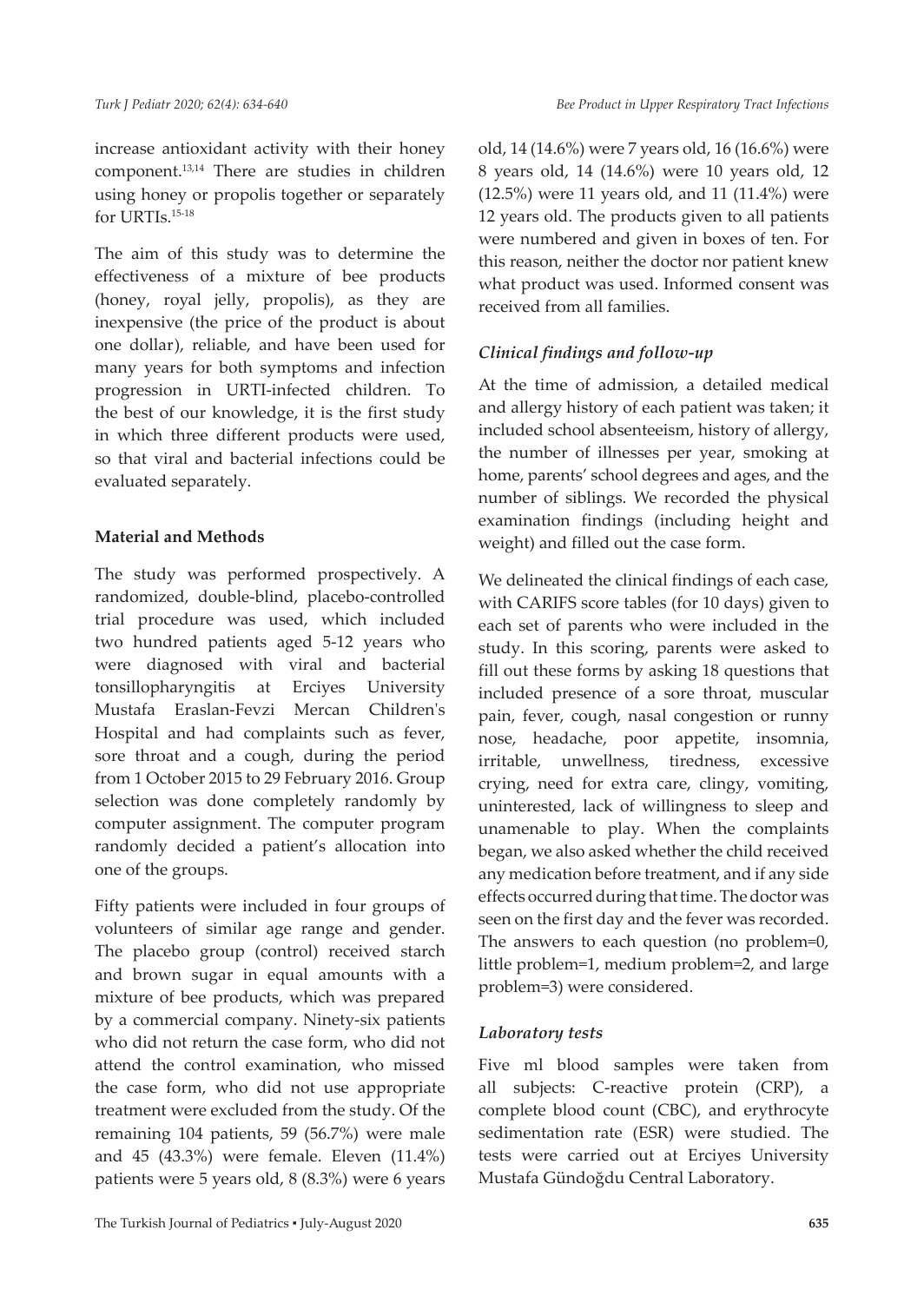## *Bacterial and viral analyses*

A throat culture for diagnostic purposes was taken from each patient. Sheep bloody agar was used for growing beta hemolytic streptococcus group A, as it is frequently encountered as the etiology of URTIs. Nasal swab polymerase chain reaction (PCR) and Epstein-Barr viral capsid antigen immunoglobulin M were used to detect a viral etiology. Patients with cryptic tonsillitis, leukocytosis, and elevated CRP (plus combining these three findings) were evaluated, as bacterial infections were included in the study. Patients without bacterial infections who had normal throat cultures were excluded from the evaluation. Patients were initially divided into two groups, i.e., those with both viral and bacterial infection.

In the group of bacterial infections, half the patients took antibiotics and the other half took antibiotics and a mixture of the products. Half of the viral infection group was given a placebo; the remaining half took a mixture product. A total of 104 patients were divided into four groups.

We used paracetamol at a dose of 10 mg/kg for 6 hours or ibuprofen at a dose of 5 mg/kg for 8 hours when the body temperature exceeded 38°C while medical treatment was applied in the groups.

The mixture products were consumed once a day for 10 days (20 g/day for children under 30 kg, 40 g/day for children over 30 kg). A jar mixture product consisted of 25 ml. The mixture was 96.7% honey, 3% royal jelly, and 0.03% propolis. The maximal moisture content of the honey was determined to be 20%, the maximum free acidity was 50 mEq/kg, the hydroxymethyl furfural (HMF) value was a maximum of 40 mg/kg, the fructose and glucose content was a minimum of 60%, and the sucrose content was a maximum of 5%. Antibiotics and pesticides were analyzed for honey, royal jelly, and propolis to ensure they did not exert any residual risk. The research lasted 10 days, with phone calls made to parents every three days.

The study was approved by the Ethics Committee of Erciyes University (07.03.2014, No. 2014/140).

## *Statistical analysis*

SPSS for Windows, v. 21.0 was used for statistical analysis. Normal distribution of numerical variables was evaluated by Shapiro-Wilk normality test and Q-Q graphs. Descriptive statistics were given as number of units (n), percentage (%), mean ± standard deviation, mean  $\pm$  standard error, median (25<sup>th</sup> -75th percentiles). Comparisons between the groups were performed with one-way analysis of variance (ANOVA) analysis for the normal distribution of maternal age, fever, hemoglobin, hematocrit, and platelet count variables. If there was a difference in the ANOVA results, Tukey HSD test was used as a post hoc test. Comparisons between the groups were performed with Kruskal-Wallis analysis for the non-normal distribution of the number of siblings, school absenteeism, number of illnesses per year, body weight, laboratory parameters such as CBC, CRP, anti-streptolysin O (ASO) titer and ESR. The Dunn-Bonferroni test was used as a post hoc test in case of a difference between the Kruskal-Wallis analysis. Two-way analysis of variance was used for repeated measurements of general linear models in comparison of time scores of the groups. Bonferroni test was used as a multiple comparison test. A p value <0.05 was considered statistically significant.

## **Results**

Two hundred patients were included in the study, but 104 score tables were evaluated (52%), including fifty-nine males (56.73%) and 45 females (43.27%). Those who were admitted to Erciyes University Mustafa Eraslan-Fevzi Mercan Children's Hospital between 1 October 2015 and 29 February 2016 were included in the study. Complaints identified in patients diagnosed with URTIs were fever, cough, sore throat, vomiting and nasal obstruction.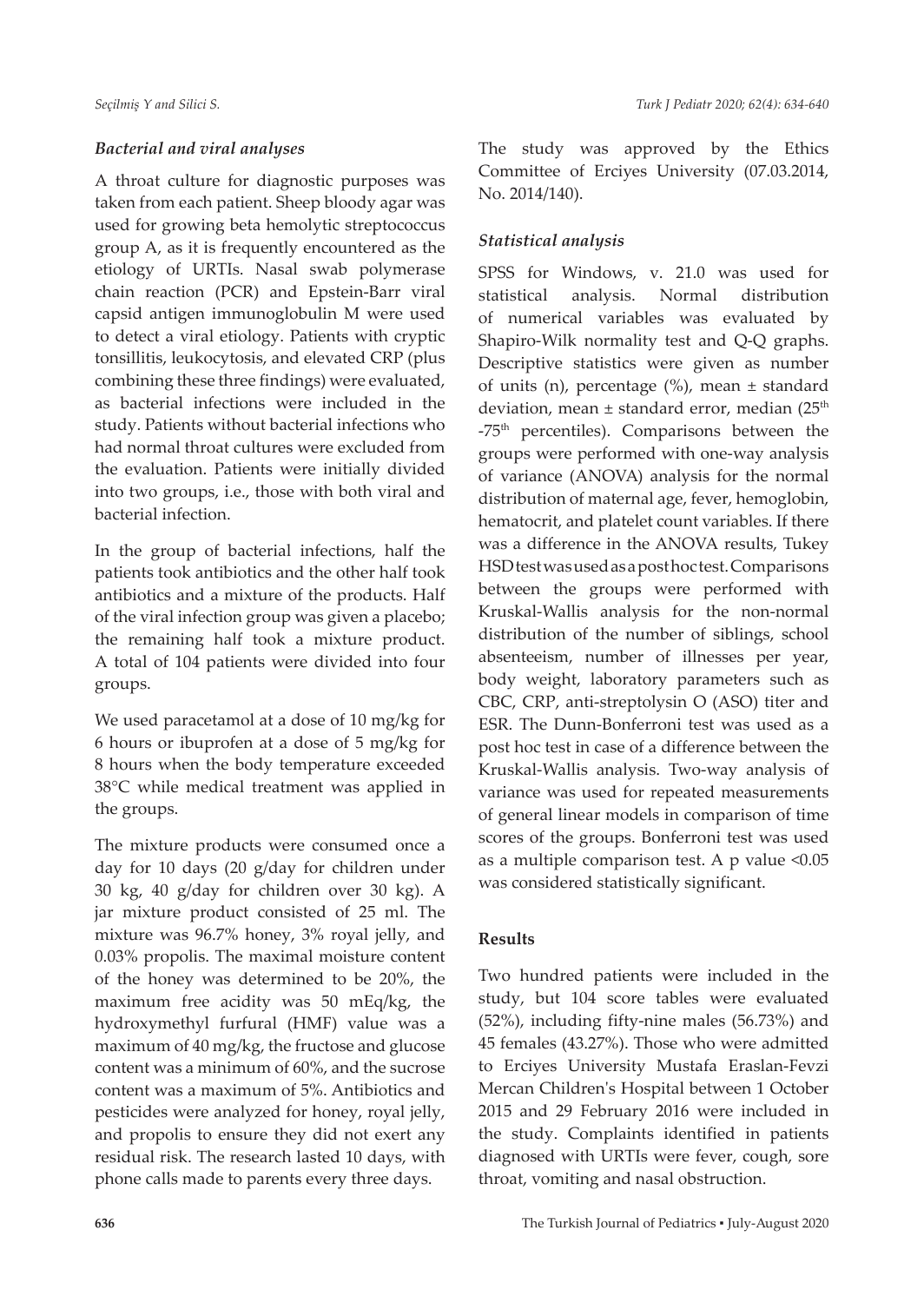The analysis of the answers about the secondary factors revealed that 78.1% of patients' parents did not work and 34.7% of them were primary school graduates. In addition, 77.1% of patients were found to have no allergies, but 53.5% were around smokers at home. Patients treated with the mixture product had no reaction or side effects. CBC and CRP values were measured to give an etiological evaluation to patients in the study. Laboratory values on the first day of admission to the hospital are given in Table I. There was no statistically significant difference between the groups in terms of number of siblings, school absenteeism, number of URTIs for one-year, maternal age, fever, and body weight (p >0.05; data are not shown). CRP, WBCs, and neutrophil values were found to be higher in patients with a bacterial infection (p <0.05); platelet count was significantly higher in patients with viral-based URTIs ( $p \le 0.05$ ).

The scoring table for 10 days is presented in Table II. Measurement results of the general linear model were statistically significant (p <0.05). Clinical severity and complaints at the beginning of treatment period were similar in all four groups ( $p > 0.05$ ). In the following days, however, in bacterial infection groups, a statistically significant decrease was found in the clinical score on the 2nd and 4th days in the group that received the mixture product and antibiotic, compared to antibiotic alone ( $p$  < 0.05). In the viral infection groups, while there was no statistically significant difference in the clinical score at the beginning of the treatment, statistically significant differences were found between the patients who received placebo and mixture products from the 4th day until the last day of the treatment ( $p \le 0.05$ ).

#### **Discussion**

In this study, we included children between the ages of 5 to 12 years, who presented to our pediatric emergency department with URTIs. The mixture product group showed rapid improvement in their symptoms according to CARIFS scoring, compared to the groups not using it. This finding was found to be more significant with mixture-product users with viral infections.

In the viral infection group, the symptoms of the URTI continued at a similar level for 10 days while using the placebo product, as there was no satisfactory improvement for parents and patients. There are studies reporting the effectiveness of honey, royal jelly, and propolis individually for symptomatic improvement of URTIs.18,27,28

In 2007, Paul et al.<sup>15</sup> reported a significantly better treatment with honey versus treatment with placebo among 100 children with

|  |  |  | Table I. Laboratory parameters according to infection and treatment groups. |  |
|--|--|--|-----------------------------------------------------------------------------|--|
|  |  |  |                                                                             |  |

|                                                     | Infection and treatment groups   |                        |                 |                  |                   |       |  |
|-----------------------------------------------------|----------------------------------|------------------------|-----------------|------------------|-------------------|-------|--|
| Laboratory parameters                               | Bacterial infection              |                        | Viral infection |                  |                   |       |  |
|                                                     | Antibiotic +<br>Mixture $(n=23)$ | Antibiotic<br>$(n=27)$ | $p-1$           | Mixture $(n=25)$ | Placebo $(n=29)$  | $p-2$ |  |
| Hemoglobin, g/dl                                    | $12.94 \pm 1.3$                  | $12.91 \pm 0.9$        | 0.954           | $13.04 \pm 0.8$  | $12.81 \pm 0.7$   | 0.401 |  |
| White blood cell, x10 <sup>3</sup> /mm <sup>3</sup> | $11.4(5.9-16)$                   | $14.4(6.9-16.2)$       | 0.809           | $7.2(4.6-10)$    | $8.01(5.1-11.6)$  | 0.961 |  |
| Neutrophil, $x103/mm3$                              | $7.3(4.5-12.4)$                  | $10.8(4.1-12.6)$       | 0.919           | $4.1(2.1-6.7)$   | $4.32(3.08-7.53)$ | 0.889 |  |
| Lymphocyte, $x103/mm3$                              | $1.79(1.42 - 2.41)$              | 2.04 (1.34-2.99)       | 0.227           | $2.0(1.38-2.74)$ | 1.94 (1.42-3.09)  | 0.842 |  |
| Platelet, $x10^3$ /mm <sup>3</sup>                  | $300 \pm 105$                    | $299 \pm 66$           | 0.973           | $250 \pm 93$     | $231 \pm 54$      | 0.490 |  |
| C-reactive protein, g/L                             | 25.8 (11.1-56.2)                 | $20.9(11-56.8)$        | 0.995           | $3.2(3.27-12.6)$ | $10.7(3.48-37.7)$ | 0.232 |  |
| Sedimentation, mm/hour                              | $12(7-20.7)$                     | 14.5 (5.2-34.2)        | 0.511           | $15(8-28.5)$     | $14.5(8-22.5)$    | 0.576 |  |

Data are presented as mean ± standard deviation or median (25<sup>th</sup> percentile - 75<sup>th</sup> percentile) as appropriate.

p-1: comparison between "antibiotic + mixture" and "antibiotic" groups in bacterial infection

p-2: comparison between "mixture" and "placebo" groups in viral infection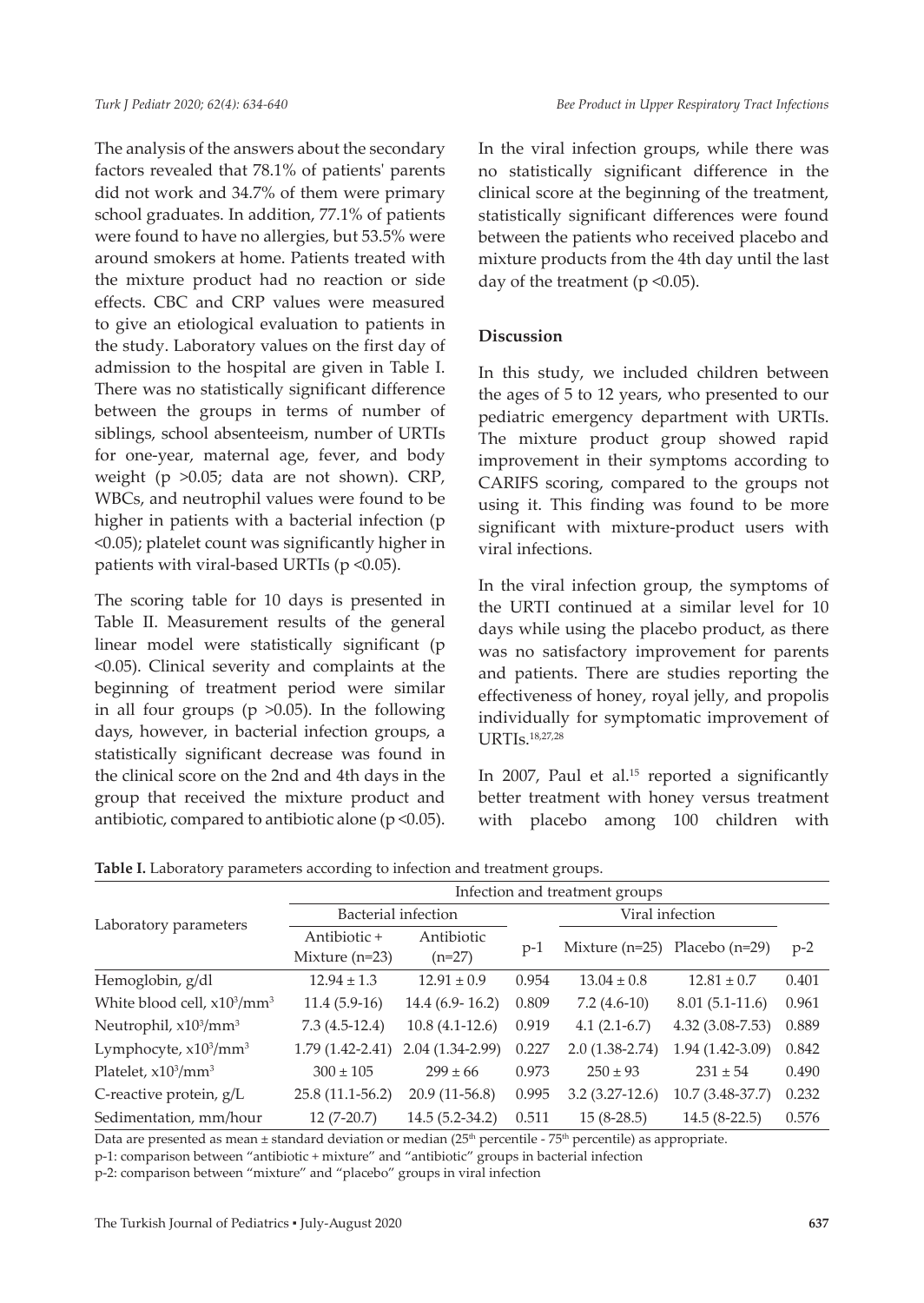|                | Infection and treatment groups |                     |          |                       |                                       |          |  |  |
|----------------|--------------------------------|---------------------|----------|-----------------------|---------------------------------------|----------|--|--|
| Days           | Bacterial infection            |                     |          | Viral infection       |                                       |          |  |  |
|                | Antibiotic + Mixture $(n=23)$  | Antibiotic $(n=27)$ | $p-1$    |                       | Mixture ( $n=25$ ) Placebo ( $n=29$ ) | $p-2$    |  |  |
| $\mathbf{1}$   | $21.2 \pm 2.8$                 | $26.5 \pm 2.62$     | 0.176    | $17.3 \pm 2.0$        | $22.4 \pm 2.9$                        | 0.152    |  |  |
| 2              | $16.0 \pm 2.5$                 | $25.9 \pm 3.2$      | $0.017*$ | $13.2 \pm 2.1$        | $19.7 \pm 2.9$                        | 0.071    |  |  |
| 3              | $11.9 \pm 2.2$                 | $18.8 \pm 2.7$      | 0.053    | $10.1 \pm 2.1$        | $16.1 \pm 2.9$                        | 0.093    |  |  |
| $\overline{4}$ | $10.1 \pm 2.1$                 | $17.0 \pm 2.4$      | $0.035*$ | $6.2 \pm 1.2$         | $15.9 \pm 2.6$                        | $0.001*$ |  |  |
| 5              | $10.7 \pm 2.7$                 | $13.8 \pm 2.3$      | 0.399    | $5.0 \pm 1.2$         | $12.4 \pm 2.3$                        | $0.005*$ |  |  |
| 6              | $7.3 \pm 2.1$                  | $12.5 \pm 2.3$      | 0.088    | $5.2 \pm 1.3$         | $11.5 \pm 2.4$                        | $0.020*$ |  |  |
| 7              | $6.2 \pm 1.7$                  | $9.5 \pm 1.8$       | 0.195    | $4.5 \pm 1.1$         | $12.4 \pm 2.6$                        | $0.005*$ |  |  |
| 8              | $6.6 \pm 1.8$                  | $7.6 \pm 1.7$       | 0.678    | $4.1 \pm 1.0$         | $12.3 \pm 2.7$                        | $0.004*$ |  |  |
| 9              | $5.1 \pm 1.7$                  | $5.7 \pm 1.3$       | 0.791    | $2.8 \pm 0.9$         | $10.5 \pm 2.7$                        | $0.005*$ |  |  |
| 10             | $3.5 \pm 1.0$                  | $4.3 \pm 1.2$       | 0.600    | $1.8 \pm 0.7^{\rm a}$ | $9.9 \pm 2.6$                         | $0.003*$ |  |  |

**Table II.** The Canadian Acute Respiratory Illness and Flu Scale (CARIFS) Score according to infection and treatment groups for 10 days.

Data are presented as mean ± standard error.

p-1: comparison between "antibiotic + mixture" and "antibiotic" groups in bacterial infection

p-2: comparison between "mixture" and "placebo" groups in viral infection

 $*$ : p < 0.05

URTIs, showing significant improvement of the symptoms of cough, although similar results were attained as compared with dextromethorphan.

Oduwole et al.<sup>19</sup>, in a study on honey use in URTIs dated 2014, reported that honey was effective against cough compared to placebo treatment and had a similar efficacy with dextromethorphan. In our study, three bee products were used as a mixture: when compared with the placebo and bacterial groups using antibiotics, not only the cough, but all symptoms (i.e. CARIFS score) improved in a significantly shorter period. Yuksel et al.<sup>20</sup>, as indicated by a review published in 2016, found that a protective mixture of royal jelly, honey, and propolis in specific ratios was also very effective, with antibacterial, antiviral, and anti-inflammatory properties.15 In 2004, Cohen et al.<sup>21</sup> conducted a placebo-controlled double-blind study with 430 patients aged 1-5 years. They used propolis and echinacea as a mixture product and at a 12-week follow-up, a significant decrease in URTI frequency and symptoms was found. In the same study, it was reported that the duration of fever, the use of antibiotics and antipyretics, and recurrent

visits to the doctor were significantly reduced.<sup>21</sup> In our study, using all three bee products, we obtained effective results in the bacterial infection and viral infection groups. These findings support the study of Cohen et al.<sup>21</sup> in terms of antibacterial and antiviral activity.

El-Shouny et al. $22$  found accelerated healing in 2-5 days in forty-one pediatric patients with URTIs, due to beta-hemolytic streptococcus throat infections when using propolis. Krol et al.<sup>23</sup> and Speciale et al.<sup>24</sup> found that in vitro studies showed synergistic effects between propolis and antibiotics.

Mirzoeva et al.25 in a similar study in 1997, found combined effects with propolis and antibiotics, especially penicillin G and ampicillin for URTIs. At the same time, they also found that synergistic efficacy increased with increasing doses of propolis.

In our study, the rate of infection recovery was found to be higher in the group receiving antibiotics and mixture products than those that received antibiotics alone. The results found in our study were similar to the studies of Krol<sup>23</sup> and Mirzoeva.25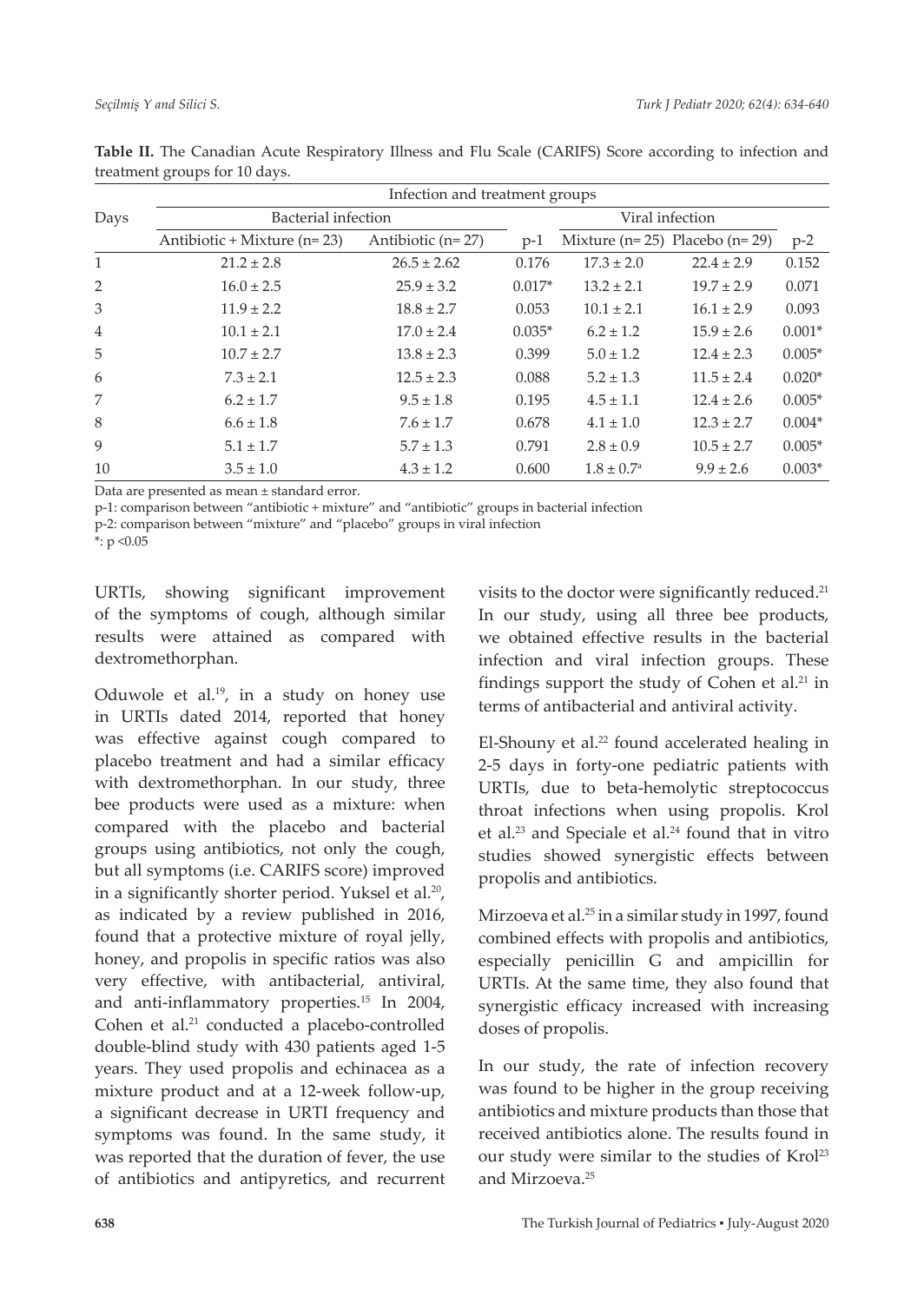This study has some limitations. Initially, 200 patients were planned to be included in the study, but it was completed with 104 patients due to patient-related and technical issues.

Despite known adverse effects of antibiotics for treatment of URTIs, there are drugs like dextromethorphan, which are used to treat coughs (although they are no more effective than placebo); they are known to have numerous side effects and a higher cost, so patients decide to use herbal and bee products.<sup>26</sup>

This study has shown the effectiveness of a mixture of bee products for URTIs in children. These functional products are not only inexpensive, but have a number of beneficial effects. For this reason, we think that a mixture of bee products will be useful as an alternative treatment in URTI treatment in children.

#### **REFERENCES**

- 1. Green RJ. Symptomatic treatment of upper respiratory tract symptoms in children. S Afr Fam Pract 2006; 48: 38-42.
- 2. Pappas DE, Hendley JO, Hayden FG, Winther B. Symptom profile of common colds in school-aged children. Pediatr Infect Dis J 2008; 27: 8-11.
- 3. Wessels MR. Streptococcal pharyngitis. N Engl J Med 2011; 364: 648-655.
- 4. Centers for Disease Control and Prevention (CDC). Infant deaths associated with cough and cold medications-- two states, 2005. MMWR Morb Mortal Wkly Rep 2007; 56: 1-4.
- 5. Sharfstein JM, North M, Serwint JR. Over the counter but no longer under the radar- pediatric cough and cold medications. N Engl J Med 2007; 357: 2321-2324.
- 6. Steinman MA, Landefeld CS, Gonzales R. Predictors of broad-spectrum antibiotic prescribing for acute respiratory tract infections in adult primary care. JAMA 2003; 289: 719-725.
- 7. Chlabicz S, Małgorzata-Ołtarzewska A, Pytel-Krolczuk B. Respiratory tract infections: Diagnosis and use of antibiotics by family physicians in northeastern Poland. Int J Antimicrob Agents 2004; 23: 446-450.
- 8. Pichichero ME. Understanding antibiotic overuse for respiratory tract infections in children. Pediatrics 1999; 104: 1384-1388.
- 9. Jacobs B, Young NL, Dick PT, et al. Canadian acute respiratory illness and flu scale (CARIFS): development of a valid measure for childhood respiratory infections. J Clin Epidemiol 2000; 53: 793-799.
- 10. World Health Organization (WHO). Cough and cold remedies for the treatment of acute respiratory infections in young children. 2001: 1-39. WHO reference number: WHO/FCH/CAH/01.02
- 11. Wahdan H. Causes of the antimicrobial activity of honey. Infection 1998; 26: 26-31.
- 12. Lusby PE, Coombes AL, Wilkinson JM. Bactericidal activity of different honeys against pathogenic bacteria. Arch Med Res 2005; 36: 464-467.
- 13. Finlay BB, Falkow S. Common themes in microbial pathogenicity. Microbiol Rev 1989; 53: 210-230.
- 14. Tamura Y, Kijima-Tanaka M, Aoki A, Ogikubo Y, Takahashi T. Reversible expression of motility and flagella in Clostridium chauvoei and their relationship to virulence. Microbiology 1995; 141(Pt 3): 605-610.
- 15. Paul IM, Beiler J, McMonagle A, Shaffer ML, Duda L, Berlin CM Jr. Effect of honey, dextromethorphan, and no treatment on nocturnal cough and sleep quality for coughing children and their parents. Arch Pediatr Adolesc Med 2007; 161: 1140-1146.
- 16. Focht J, Hansen S, Nielsen JV, Van den Berg-Segers A, Riezler R. Bactericidal effect of propolis in vitro against agents causing upper respiratory tract infections. Arzneimittelforschung 1993; 43: 921-923.
- 17. Park YK, Koo MH, Abreu JA, Ikegaki M, Cury JA, Rosalen PL. Antimicrobial activity of propolis on oral microorganisms. Curr Microbiol 1998; 36: 24-28.
- 18. Shadkam MN, Mozaffari-Khosravi H, Mozayan MR. A comparison of the effect of honey, dextromethorphan, and diphenhydramine on nightly cough and sleep quality in children and their parents. J Altern Complement Med 2010; 16: 787-793.
- 19. Oduwole O, Meremikwu MM, Oyo-Ita A, Udoh EE. Honey for acute cough in children. Cochrane Database Syst Rev 2014; 9: 401-444.
- 20. Yuksel S, Akyol S. The consumption of propolis and royal jelly in preventing upper respiratory tract infections and as dietary supplementation in children. J Intercult Ethnopharmacol 2016; 5: 308- 311.
- 21. Cohen HA, Varsano I, Kahan E, Sarrell EM, Uziel Y. Effectiveness of an herbal preparation containing echinacea, propolis, and vitamin C in preventing respiratory tract infections in children: a randomized, double-blind, placebo-controlled, multicenter study. Arch Pediatr Adolesc Med 2004; 158: 217-221.